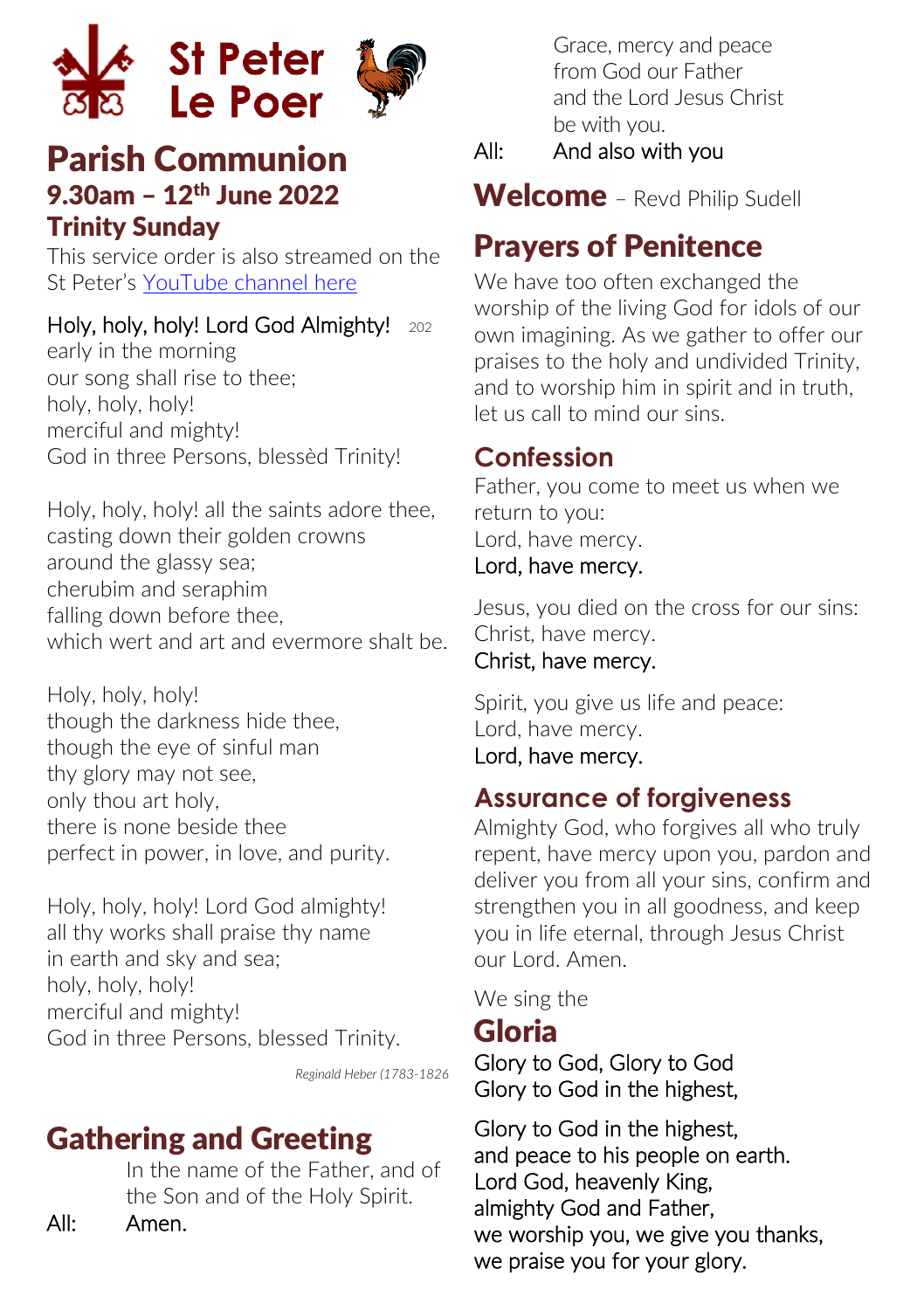Glory to God, Glory to God Glory to God in the highest,

Lord Jesus Christ, only Son of the Father, Lord God, Lamb of God, you take away the sin of the world: have mercy on us; you are seated at the right hand of the Father: receive our prayer. Glory to God, Glory to God

Glory to God in the highest,

For you alone are the Holy One, you alone are the Lord, you alone are the Most High, Jesus Christ, with the Holy Spirit, in the glory of God the Father. Glory to God, Glory to God Glory to God in the highest.

## The Collect

A moment of silence is kept. The minister says the opening prayer set for the day.

Holy God, faithful and unchanging: enlarge our minds with the knowledge of your truth, and draw us more deeply into the mystery of your love, that we may truly worship you, Father, Son and Holy Spirit, one God, now and for ever. All: Amen.

# The Liturgy of the Word

### Old Testament Reading Proverbs 8:1-4, 22-31

Does not wisdom call out? Does not understanding raise her voice?  $2$  At the highest point along the way, where the paths meet, she takes her stand; <sup>3</sup> beside the gate leading into the city, at the entrance, she cries aloud: <sup>4</sup> 'To you, O people, I call out;

I raise my voice to all humanity.

 $22$  'The Lord brought me forth as the first of his works, before his deeds of old;  $23$  I was formed long ages ago, at the very beginning, when the world came to be.

<sup>24</sup> When there were no watery depths, I was given birth, when there were no springs overflowing with water;

<sup>25</sup> before the mountains were settled in place, before the hills, I was given birth,

<sup>26</sup> before he made the world or its fields or any of the dust of the earth.

 $27$  I was there when he set the heavens in place, when he marked out the horizon on the face of the deep,

<sup>28</sup> when he established the clouds above and fixed securely the fountains of the deep,

 $29$  when he gave the sea its boundary so that the waters would not overstep his command, and when he marked out the foundations of the earth.

30 Then I was constantly at his side. I was filled with delight day after day,

rejoicing always in his presence,

<sup>31</sup> rejoicing in his whole world and delighting in the human race.

Reader: This is the word of the Lord. All: Thanks be to God.

## Psalm

Psalm 8

#### Above the heav'ns your majesty is praised.

 $1$  O Lord our governor,  $\bullet$  how glorious is your name in all the world!

<sup>2</sup>Your majesty above the heavens is praised • out of the mouths of babes at the breast.

<sup>3</sup> You have founded a stronghold against your foes, • that you might still the enemy and the avenger.

#### Above the heav'ns your majesty is praised.

<sup>4</sup> When I consider your heavens, the work of your fingers, • the moon and the stars that you have ordained,

<sup>5</sup> What is man, that you should be mindful of him; • the son of man, that you should seek him out?

Above the heav'ns your majesty is praised.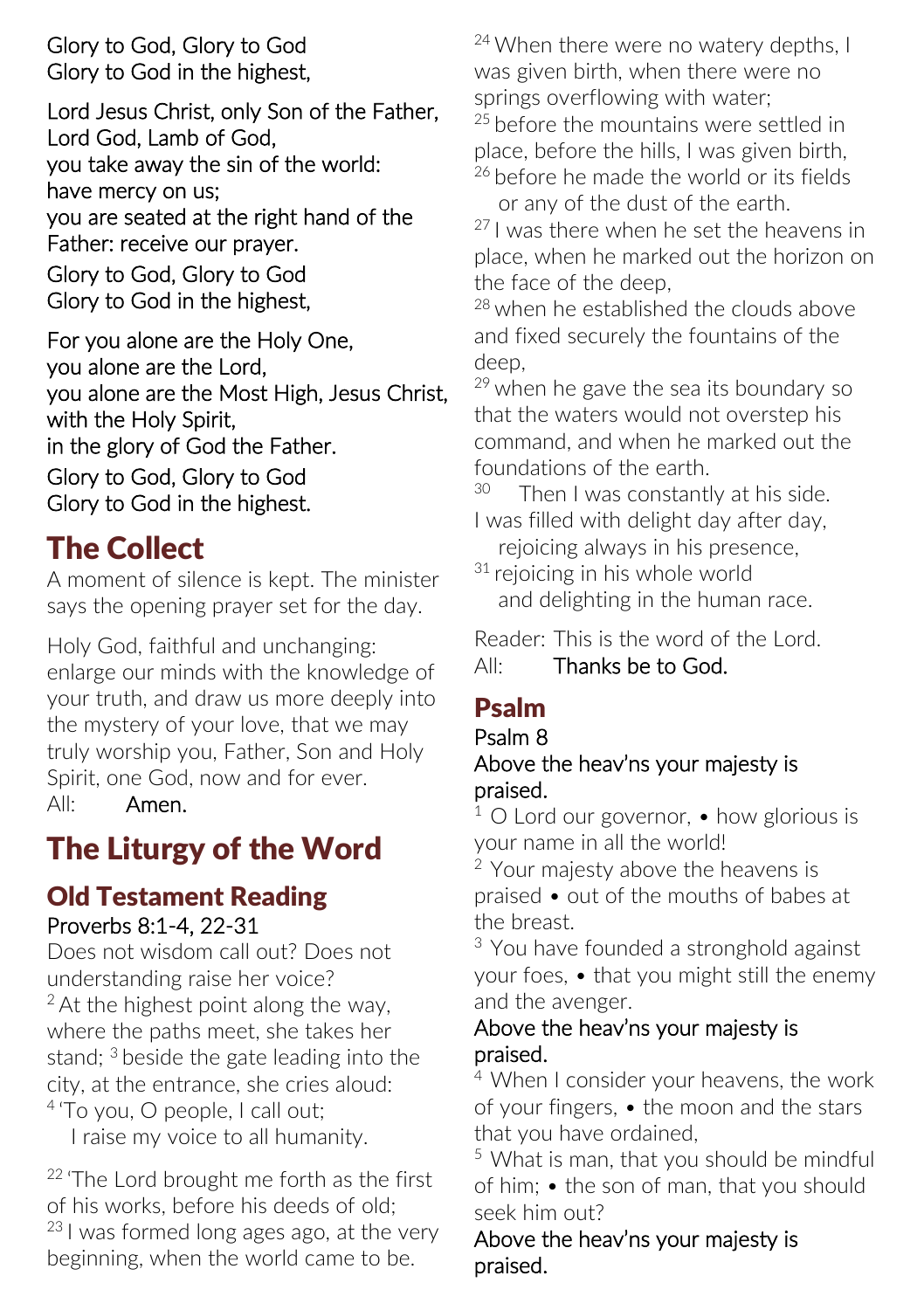<sup>6</sup>You have made him little lower than the angels • and crown him with glory and honour.

<sup>7</sup> You have given him dominion over the works of your hands • and put all things under his feet,

#### Above the heav'ns your majesty is praised.

 $8$  All sheep and oxen,  $\bullet$  even the wild beasts of the field,

 $9$  The birds of the air, the fish of the sea  $\bullet$ and whatsoever moves in the paths of the sea.

 $10$  O Lord our governor,  $\bullet$  how glorious is your name in all the world!

#### Above the heav'ns your majesty is praised.

#### **New Testament Reading** Romans 5:1-5

Therefore, since we have been justified through faith, we have peace with God through our Lord Jesus Christ, <sup>2</sup> through whom we have gained access by faith into this grace in which we now stand. And we boast in the hope of the glory of God. <sup>3</sup> Not only so, but we also glory in our sufferings, because we know that suffering produces

perseverance; <sup>4</sup> perseverance, character; and character, hope. <sup>5</sup> And hope does not put us to shame, because God's love has been poured out into our hearts through the Holy Spirit, who has been given to us.

Reader: This is the word of the Lord.

All: Thanks be to God.

## Gospel

The Lord be with you.

All: And also with you.

Hear the Gospel of our Lord Jesus Christ according to John.

All: Glory to you, O Lord.

### John 8:48-59

<sup>48</sup> The Jews answered him, 'Aren't we right in saying that you are a Samaritan and demon-possessed?'

<sup>49</sup> 'I am not possessed by a demon,' said Jesus, 'but I honour my Father and you dishonour me. <sup>50</sup> I am not seeking glory for myself; but there is one who seeks it, and he is the judge. <sup>51</sup> Very truly I tell you. whoever obeys my word will never see death.'

<sup>52</sup> At this they exclaimed, 'Now we know that you are demon-possessed! Abraham died and so did the prophets, yet you say that whoever obeys your word will never taste death. <sup>53</sup> Are you greater than our father Abraham? He died, and so did the prophets. Who do you think you are?' <sup>54</sup> Jesus replied, 'If I glorify myself, my glory means nothing. My Father, whom you claim as your God, is the one who glorifies me. <sup>55</sup> Though you do not know him, I know him. If I said I did not, I would be a liar like you, but I do know him and obey his word. <sup>56</sup> Your father Abraham rejoiced at the thought of seeing my day; he saw it and was glad.' <sup>57</sup> 'You are not yet fifty years old,' they said to him, 'and you have seen Abraham!' <sup>58</sup> 'Very truly I tell you,' Jesus answered, 'before Abraham was born, I

am!' <sup>59</sup> At this, they picked up stones to stone him, but Jesus hid himself, slipping away from the temple grounds.

This is the Gospel of the Lord. All: Praise to you, O Christ.

**Sermon** - Revd Philip Sudell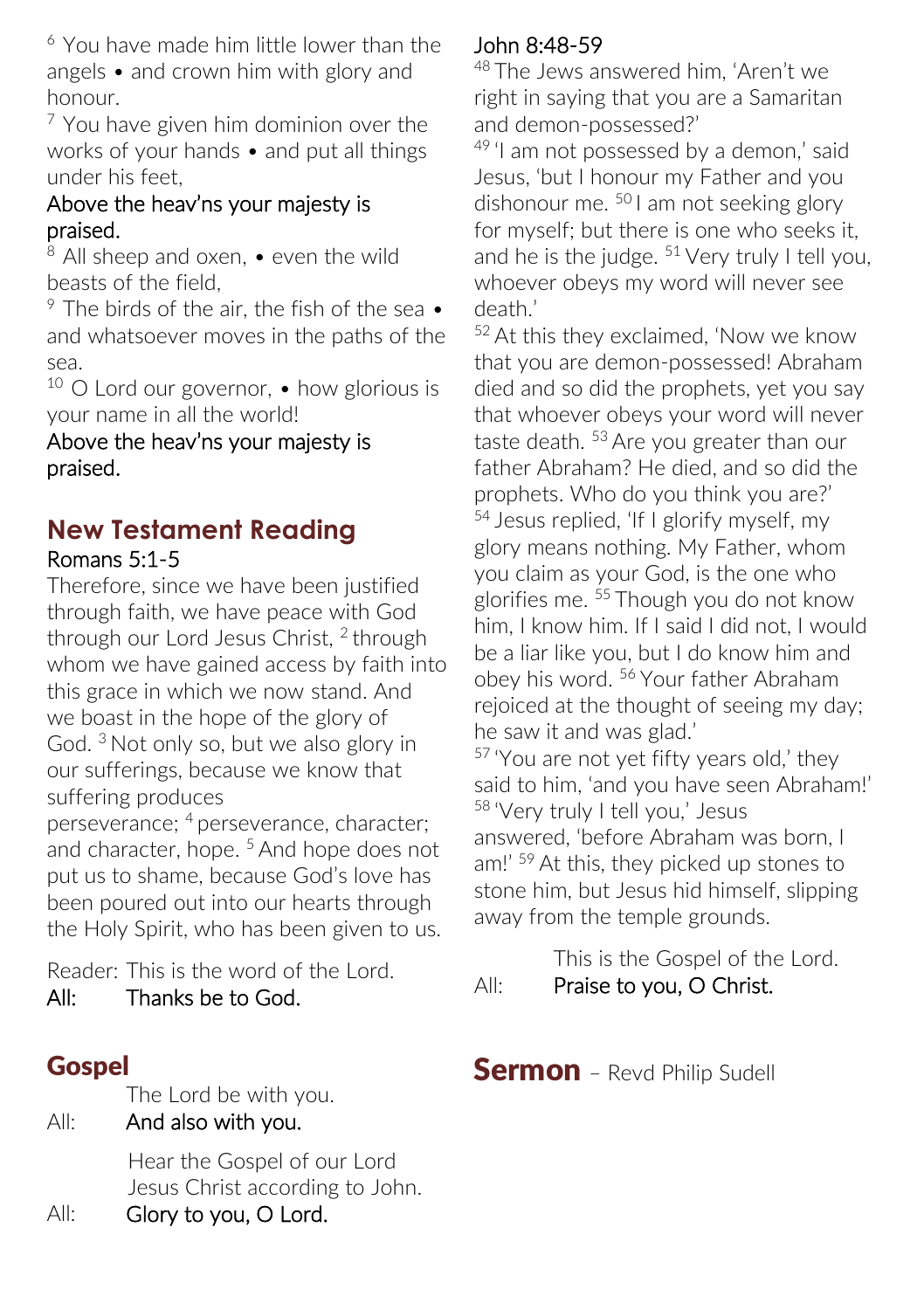## Profession of Faith

We believe in one God. the Father, the Almighty, maker of heaven and earth, of all that is, seen and unseen.

We believe in one Lord, Jesus Christ, the only Son of God, eternally begotten of the Father, God from God, Light from Light, true God from true God, begotten, not made, of one Being with the Father; through him all things were made. For us and for our salvation he came down from heaven, was incarnate from the Holy Spirit and the Virgin Mary and was made man.

For our sake he was crucified under Pontius Pilate; he suffered death and was buried.

On the third day he rose again in accordance with the Scriptures; he ascended into heaven and is seated at the right hand of the Father.

He will come again in glory to judge the living and the dead, and his kingdom will have no end.

We believe in the Holy Spirit, the Lord, the giver of life, who proceeds from the Father and the Son, who with the Father and the Son is worshipped and glorified, who has spoken through the prophets. We believe in one holy catholic and apostolic Church.

We acknowledge one baptism for the forgiveness of sins.

We look for the resurrection of the dead, and the life of the world to come. Amen.

# **Prayers of Intercession**

This response may be used:

Lord, in your mercy. Hear our prayer.

And at the end:

### Merciful Father,

Accept these prayers for the sake of your Son, our Saviour Jesus Christ. Amen.

## The Liturgy of the Sacrament

### The Peace

Peace to you from God our heavenly Father. Peace from his Son Jesus Christ who is our peace. Peace from the Holy Spirit, the life-giver. The peace of the triune God be always with you.

#### All: And also with you.

The bread and wine are brought to the Lord's Table

### Bright the vision that delighted  $392$

once the sight of Judah's seer; sweet the countless tongues united to entrance the prophet's ear.

Round the Lord in glory seated cherubim and seraphim filled his temple, and repeated each to each the alternate hymn:

'Lord, thy glory fills the heaven; earth is with its fullness stored; unto thee be glory given, holy, holy, holy, Lord.'

With his seraph train before him, with his holy church below thus unite we to adore him, bid we thus our anthem flow:

'Lord, thy glory fills the heaven; earth is with its fullness stored; unto thee be glory given, holy, holy, holy, Lord.'.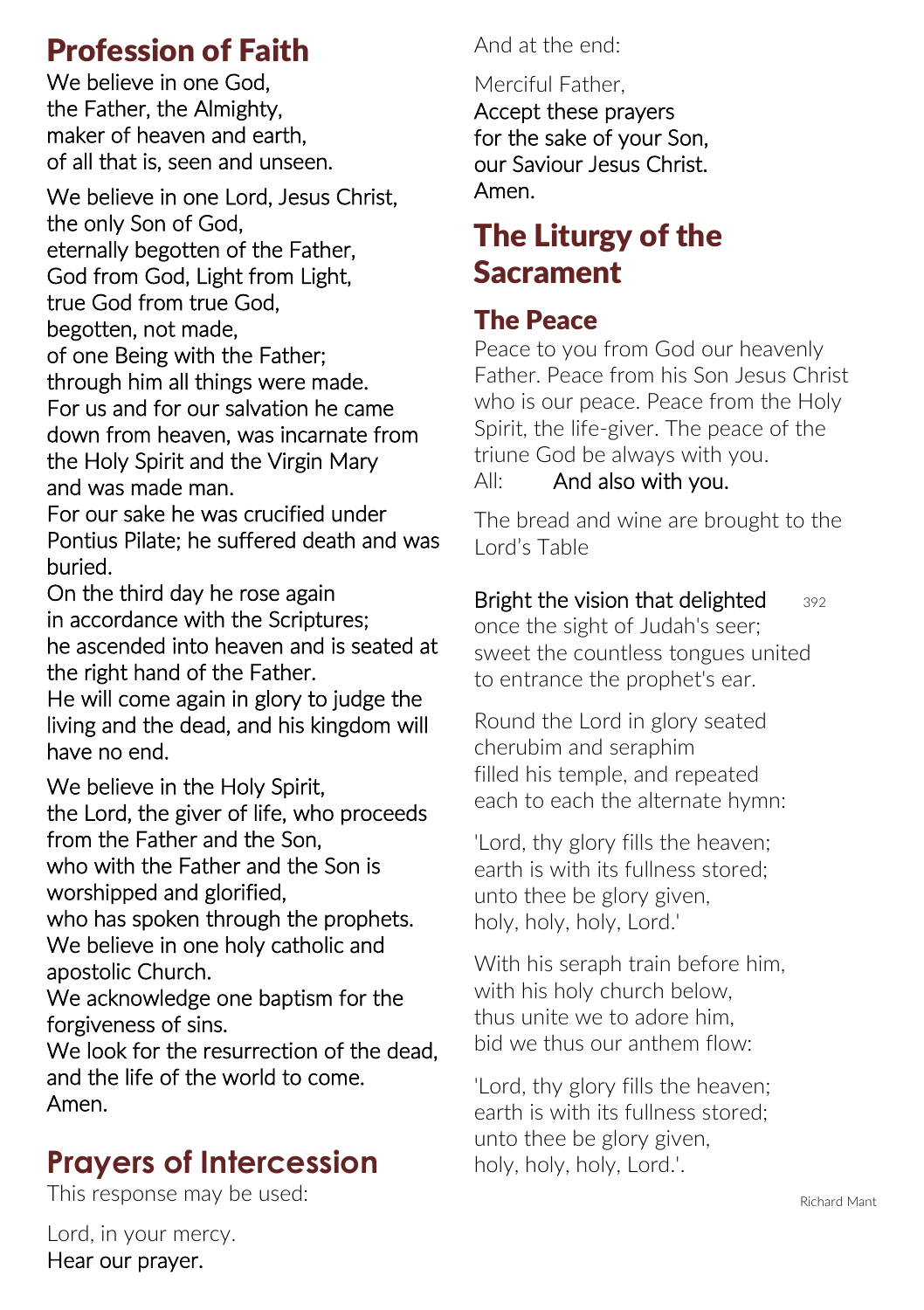## **The Eucharistic Prayer**

The Lord be with you. All: And also with you. Lift up your hearts. All: We lift them to the Lord. Let us give thanks to the Lord our God

#### All: It is right to give thanks and praise.

It is indeed right, our duty and our joy, always and everywhere to give you thanks, holy Father, almighty and eternal God. For with your only-begotten Son and the Holy Spirit you are one God, one Lord. All that you reveal of your glory, the same we believe of the Son and of the Holy Spirit, without any difference or inequality. We, your holy Church, acclaim you, Father of majesty unbounded, your true and only Son, worthy of all worship, and the Holy Spirit, advocate and guide. Three Persons we adore, one in being and equal in majesty. And so with angels and archangels, with cherubim and seraphim, we sing for ever of your glory.

#### Holy, holy, holy Lord, God of power and might, heaven and earth are full of your glory. Hosanna in the highest. Blessed is he who comes in the name of the Lord. Hosanna in the highest.

Accept our praises, heavenly Father, through your Son our Saviour Jesus Christ, and as we follow his example and obey his command, grant that by the power of your Holy Spirit these gifts of bread and wine may be to us his body and his blood; who, in the same night that he was betrayed, took bread and gave you thanks; he broke it and gave it to his disciples, saying: Take, eat; this is my body which is given for you; do this in remembrance of me.

In the same way, after supper he took the cup and gave you thanks; he gave it to

them, saying: Drink this, all of you; this is my blood of the new covenant, which is shed for you and for many for the forgiveness of sins. Do this, as often as you drink it, in remembrance of me. Therefore, heavenly Father, we remember his offering of himself made once for all upon the cross; we proclaim his mighty resurrection and glorious ascension; we look for the coming of your kingdom, and with this bread and this cup we make the memorial of Christ your Son our Lord.

Praise to you, Lord Jesus.

All: Dving you destroved our death. rising you restored our life: Lord Jesus, come in glory.

Accept through him, our great high priest, this our sacrifice of thanks and praise, and as we eat and drink these holy gifts in the presence of your divine majesty, renew us by your Spirit, inspire us with your love and unite us in the body of your Son, Jesus Christ our Lord.

Through him, and with him, and in him, in the unity of the Holy Spirit, with all who stand before you in earth and heaven, we worship you, Father almighty, in songs of everlasting praise:

All: Blessing and honour and glory and power be yours for ever and ever. Amen.

## The Lord's Prayer

Let us pray with confidence as our Saviour has taught us.

Our Father, who art in heaven, hallowed be thy name; thy kingdom come; thy will be done; on earth as it is in heaven. Give us this day our daily bread. And forgive us our trespasses, as we forgive those who trespass against us. And lead us not into temptation; but deliver us from evil. For thine is the kingdom, the power and the glory, for ever and ever. Amen.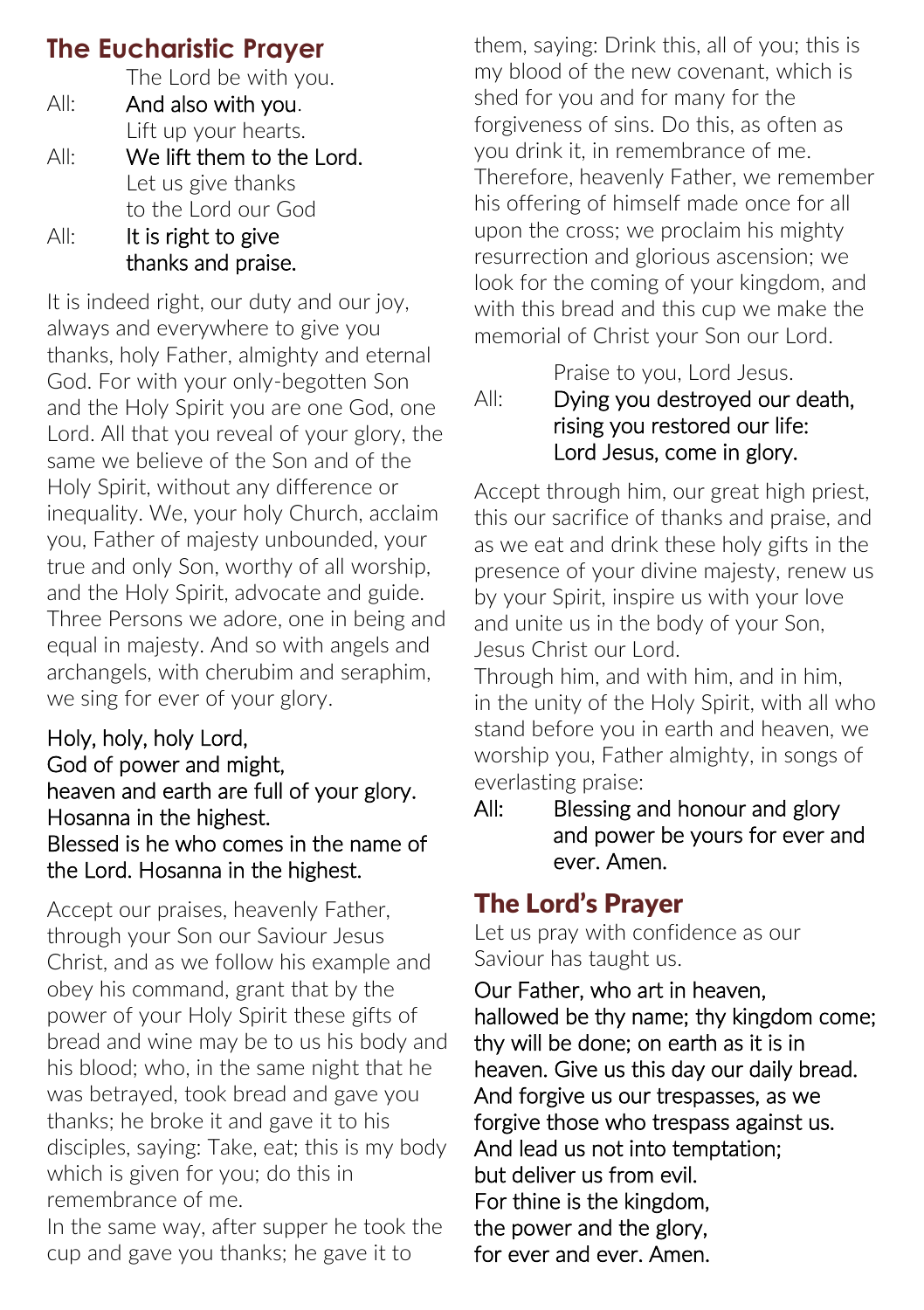## The Breaking of Bread

We break this bread to share in the body of Christ.

All: Though we are many, we are one body, because we all share in one bread.

## Agnus Dei

Lamb of God, you take away the sin of the world, have mercy on us. Lamb of God, you take away the sin of the world, have mercy on us. Lamb of God, you take away the sin of the world, grant us peace.

## **The Giving of Communion**

Draw near with faith. Receive the body of our Lord Jesus Christ which he gave for you, and his blood which he shed for you. Eat and drink in remembrance that he died for you, and feed on him in your hearts by faith with thanksgiving.

## **Prayer after Communion**

Almighty and eternal God, you have revealed yourself as Father, Son and Holy Spirit, and live and reign in the perfect unity of love: hold us firm in this faith, that we may know you in all your ways and evermore rejoice in your eternal glory, who are three Persons yet one God, now and for ever. Amen.

Father of all, we give you thanks and praise, that when we were still far off you met us in your Son and brought us home. Dying and living, he declared your love, gave us grace, and opened the gate of glory. May we who share Christ's body live his risen life; we who drink his cup bring life to others; we whom the Spirit lights give light to the world. Keep us firm in the hope you have set before us, so we and all your children shall be free, and the whole earth live to praise your name; through Christ our Lord. Amen.

## Blessing

God the Holy Trinity make you strong in faith and love, defend you on every side, and guide you in truth and peace; and the blessing of God Almighty, the Father, the Son and the Holy Spirit, be among you and remain with you always.

All: Amen

### **Dismissal**

Go in the peace of Christ.

```
All: Thanks be to God.
```
Thou whose almighty word  $_{267}$ 

chaos and darkness heard, and took their flight; hear us, we humbly pray, and where the Gospel-day sheds not its glorious ray, let there be light.

Thou, who didst come to bring on thy redeeming wing healing and sight, health to the sick in mind, sight to the inly blind, O now to all mankind let there be light.

Spirit of truth and love, life-giving, holy Dove, speed forth thy flight; move o'er the water's face, bearing the lamp of grace, and in earth's darkest place let there be light.

Blessed and holy Three, glorious Trinity, Wisdom, Love, Might; boundless as ocean's tide rolling in fullest pride, through the world far and wide let there be light.

John Marriott (1780-1825*) Thomas Raffles (1788-1863)* CCLI: 576181 Common Worship: Services and Prayers for the Church of England

(2000) material from which is included in this service is copyright © the Archbishops' Council of the Church of England 2000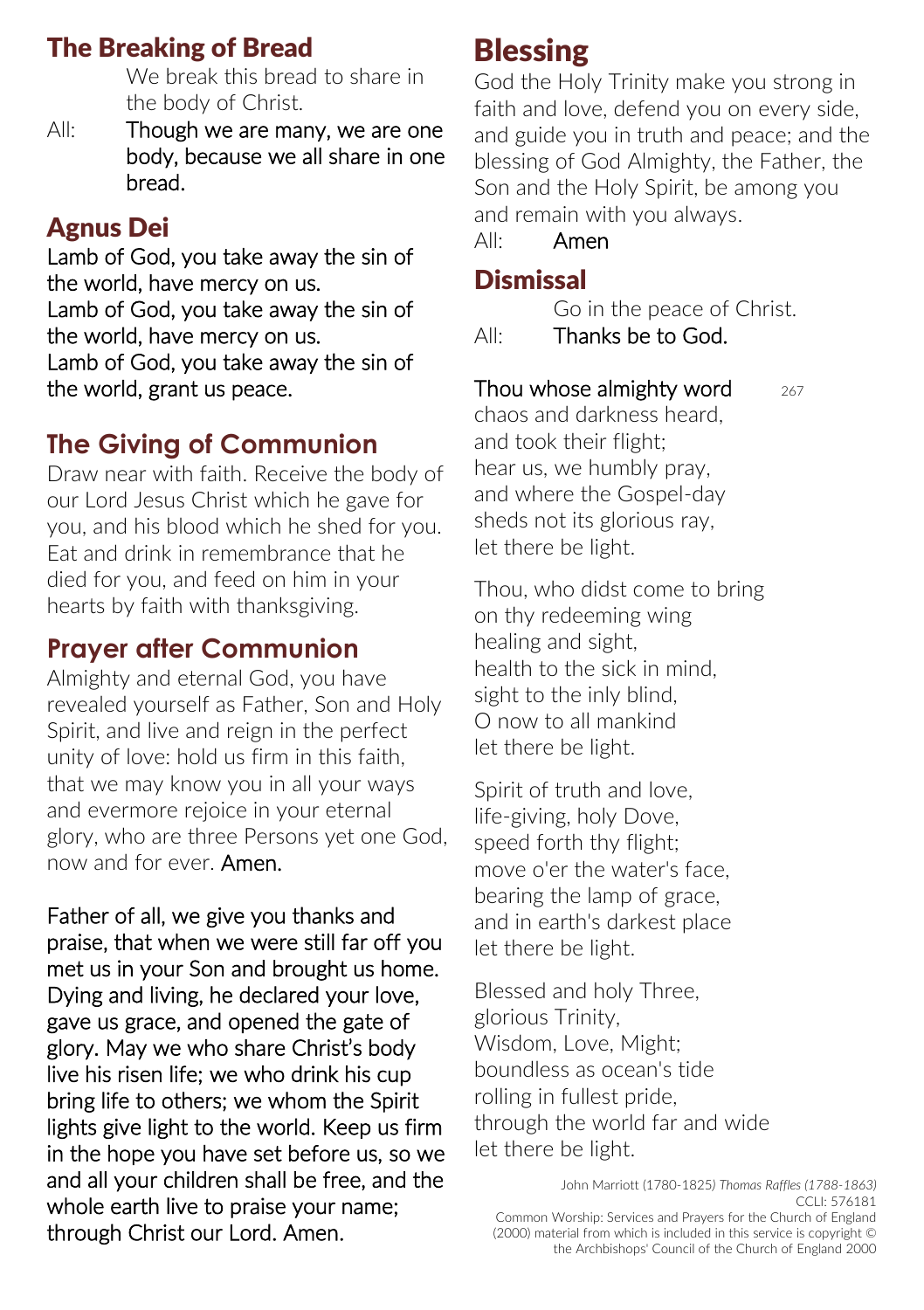### **Readings for next Sunday**

19<sup>th</sup> June - Trinity 1 Isaiah 65.1-9 Psalm 22.19-28 Galatians 3.23-29 John 9:1-7